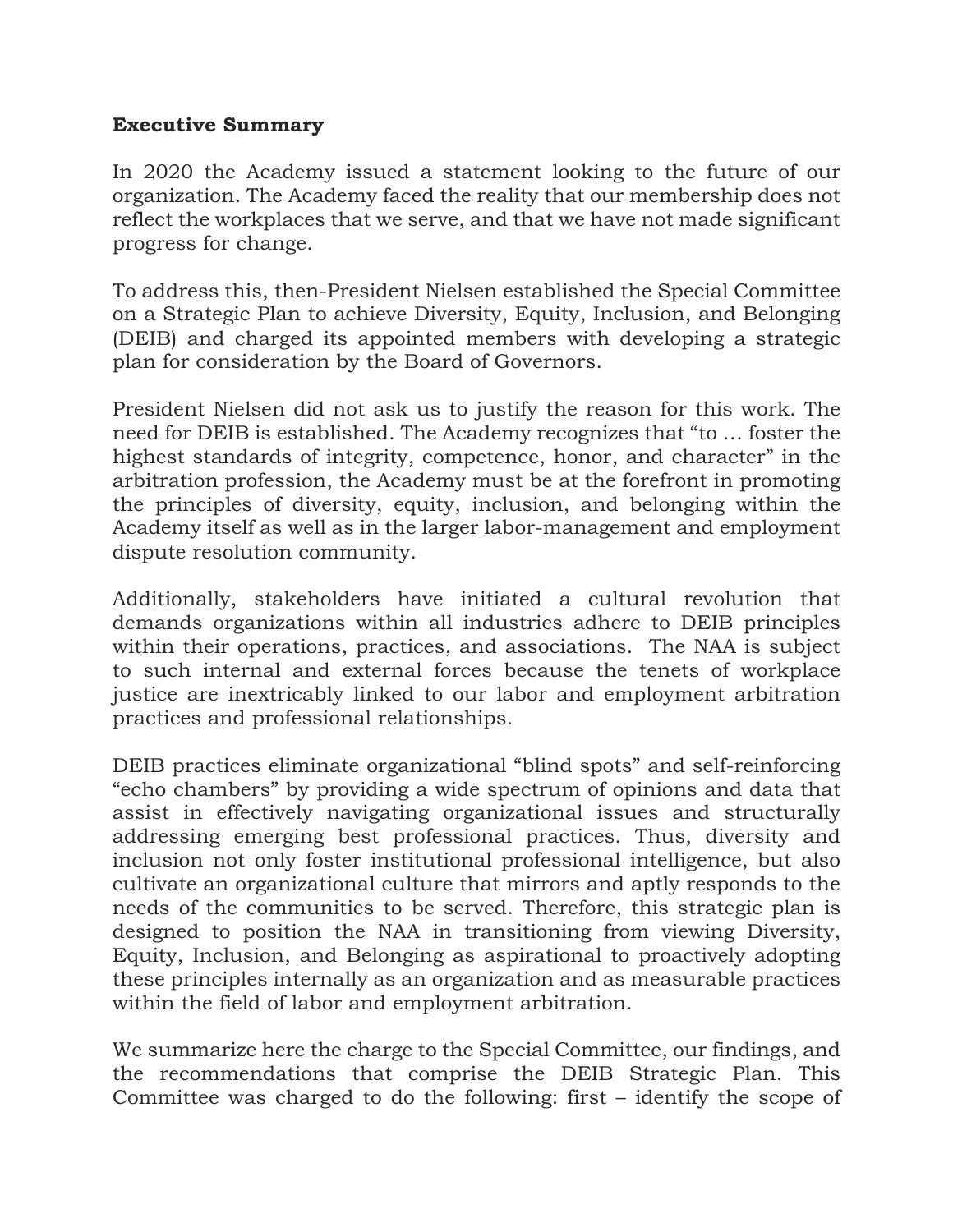underrepresentation of arbitrators of color, women, and other historically underrepresented groups within the profession and within the Academy; second – identify the institutional impediments preventing individuals from underrepresented groups from (a) becoming arbitrators, (b) gaining admission to the Academy, and (c) full participation in the professional and social activities of the profession; and third – identify the actions the Academy can take to remove those barriers.

## **Scope of underrepresentation**

While we were able to measure the lack of diversity of arbitrators of color, of persons from underrepresented communities, and of women (female representation at under 20% and persons of color at about 5% of arbitrators), our efforts moving forward will include more robust measurement of the gap of underrepresentation by race, ethnicity, sexual orientation, disability, and gender identity, and address how to close that gap.

## **Impediments**

The impediments identified by the Committee for entry into the arbitration profession for persons of color and other under-represented groups, include the following:

- The implicit bias of advocates against choosing arbitrators of color, or from other equity seeking groups;
- The lack of mentoring opportunities and other forms of training by NAA members;
- The lack of networking opportunities with advocates and other stakeholders;
- The lack of financial resources / income to be able to transition into the arbitration field;
- The lack of willingness among parties to understand and address their implicit biases; and
- The institutional and systemic structure and operation of organizations and agencies that reinforce implicit biases against entry into the profession, however unintentional.

The report describes the internal and external initiatives to achieve greater diversity and equity representation within the Academy: the Outreach Committee (the Salons), and onboarding efforts that expand the pipeline of individuals interested in pursuing arbitration. The report also describes the history and work of RCI, Inc., an external initiative that is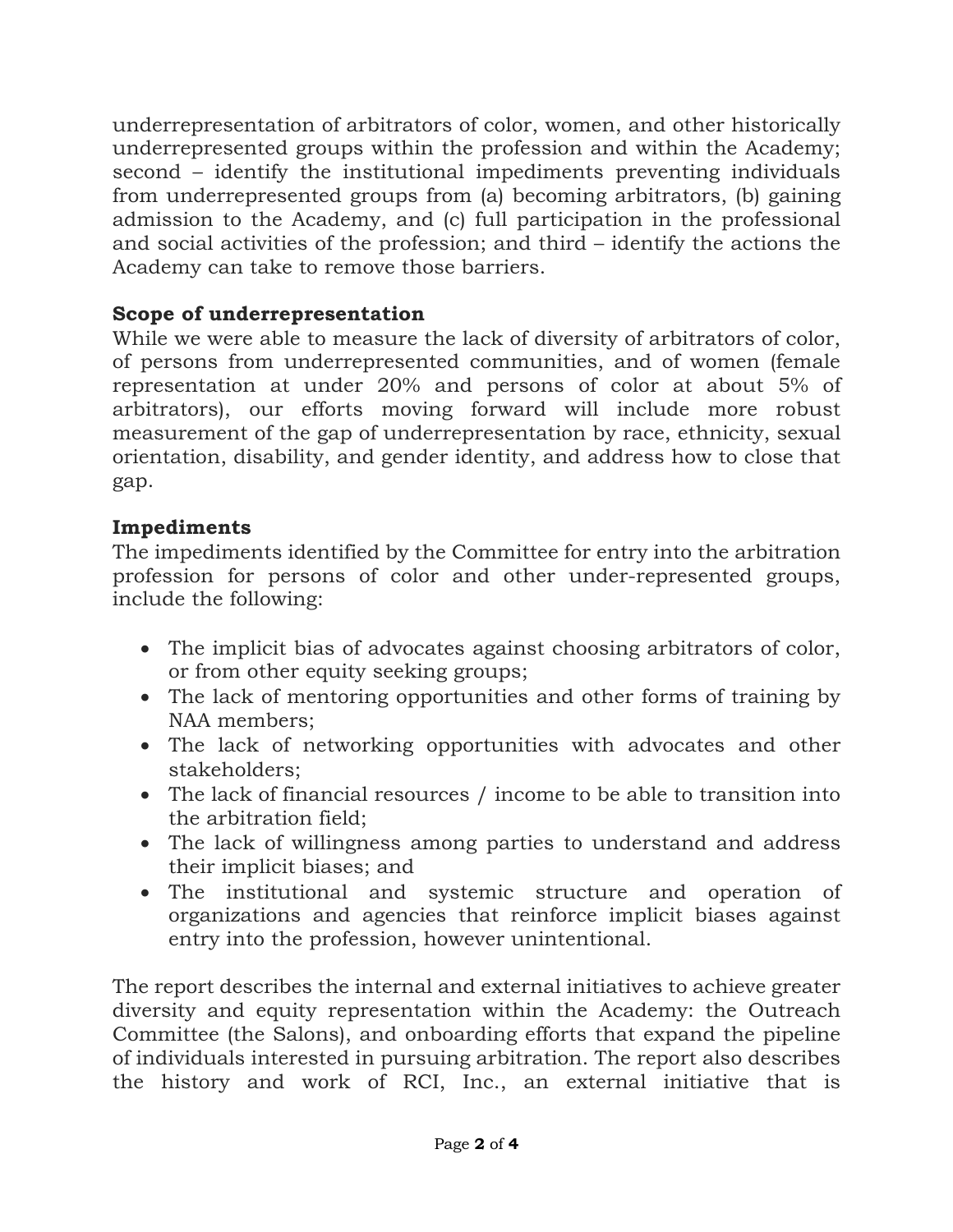implementing the principles of the Ray Corollary Initiative (RCI) to help agencies and parties to develop rosters and panels of diverse labor and employment arbitrators.

The report concludes that the Salons, onboarding efforts, and the NAA's support of external initiatives, including those of the RCI, Inc., and others, represent important efforts towards achieving the objectives of greater equity, inclusion, belonging, and diversity within the NAA. This work needs to continue and be expanded.

## **Recommendations**

Our final responsibility was to prepare a comprehensive plan for the Academy to implement. These are our recommendations:

- the education of Academy members on questions of equity, inclusion, belonging, and diversity;
- the Academy should be a leader, promoting the values of DEIB, within the labor and employment relations communities;
- the Academy should gather relevant data in a confidential fashion with an opt-out option to determine accurately the diversity of the NAA to set reasonable diversity goals for admission to the Academy;
- mentorship (with inclusion of those from equity seeking groups) of those considering moving from other practice to arbitration;
- mentorship (with inclusion of those from equity seeking groups) of those newer arbitrators seeking to gain admission into the Academy
- greater inclusion of those from equity seeking groups in the initial orientation into the NAA, on the committees, at meetings, and in activities of the Academy;
- the establishment of an Onboarding Committee for the mentoring of those in the transition from other practice to arbitration; and
- the establishment of a DEIB Coordinating Committee and a DEIB Coordinator, with representation from the Onboarding Committee, the Outreach Committee, assigned to carry out the NAA's mandate for DEIB, reporting to the DEIB Coordinating Committee.